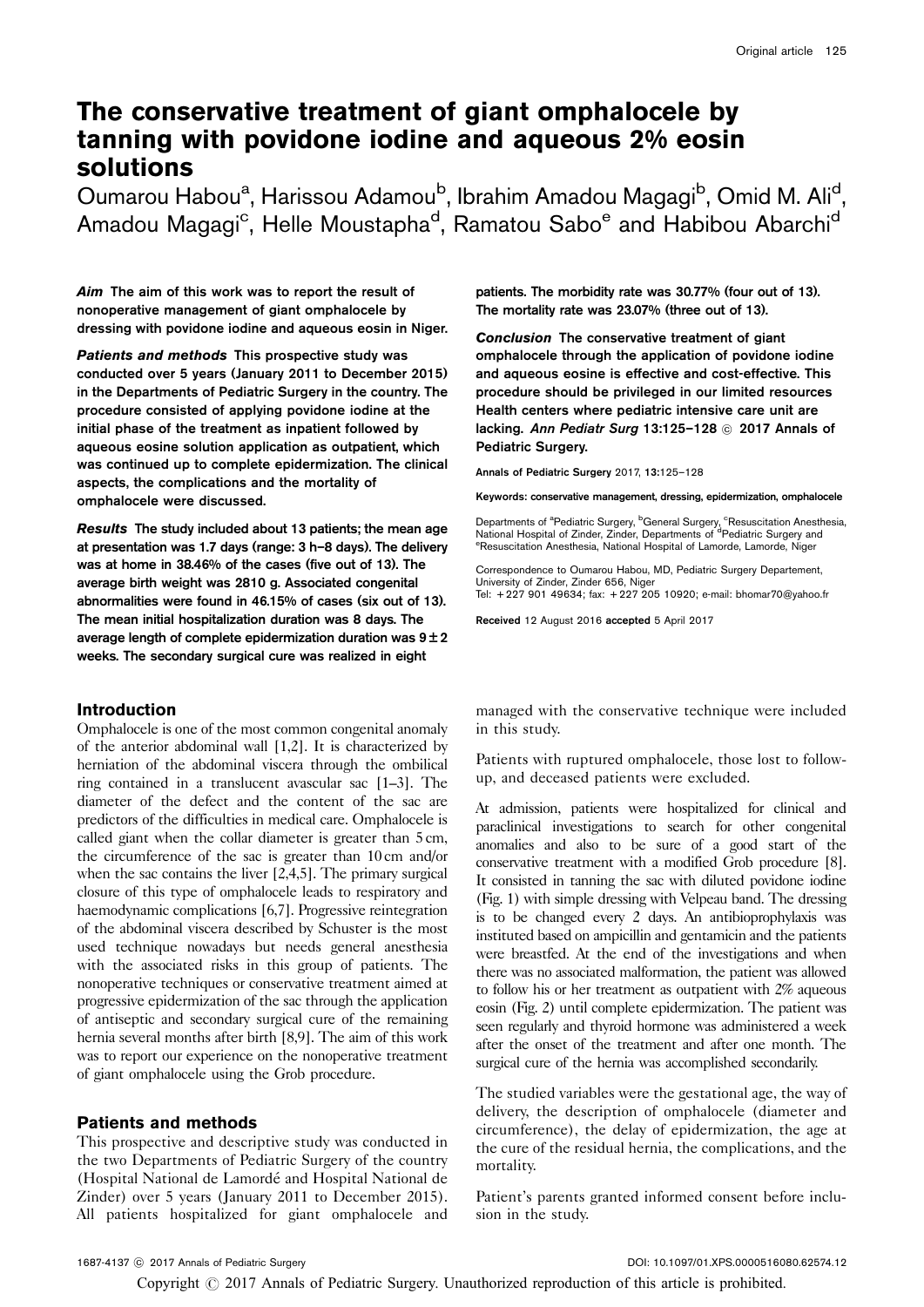<span id="page-1-0"></span>

Omphalocele with early treatment through the application of povidone iodine.

Fig. 2



Omphalocele during treatment by tanning with 2% aqueous eosin.

#### Results

We collected 41 cases of omphalocele, among which 13 constituted our sample. The antenatal diagnosis was mentioned in one case. Delivery was in health centers in 76.92% of the cases (10 out of 13), and cesarean section was performed in 38.46% of cases (five out of 13). The mean age at admission was 1.7 days (range: 3 h and 8 days). The average birth weight was 2810 g (range: 2530 and 3970 g). Associated malformations were found in 46.15% of the cases (two cases of interventricular communication, a case of polydactyly, a case of Beckwith–Wiedmann syndrome and two cases of abnormal migration of testis). The average initial hospital stay duration was of 8 days (range: 4–17 days). The average time to complete epidermization was  $9 \pm 2$  weeks [\(Fig. 3](#page-2-0)). The secondary surgical treatment was performed in eight patients; two were lost to follow-up and three are waiting for the closure of the residual selfdisembowelment. The morbidity rate was 30.77% (four out of 13), including two cases of incisional hernia, one case of infection of the sac and one subocclusive syndrome case. The mortality rate was 23.07% (three out of 13). The causes of death in our study were cardiovascular failure in two cases and unspecified in a case.

The summary of our findings is reported in [Table 1](#page-2-0).

#### **Discussion**

Omphalocele is one of the most frequent congenital anomaly of the anterior abdominal wall; the frequency is about 1/4000 to 1/5000 births [\[2,10,11](#page-3-0)]. This frequency is difficult to evaluate in our context taking into account certain sociocultural constraints but also because of the difficulties in access to specialized centers.

Antenatal diagnosis of the omphalocele is relatively easy using obstetrical ultrasound; it allows you to better organize delivery and facilitate support for these children. However, many obstacles (insufficient qualified staff and appropriate materials) slow down the development and the popularization of this diagnosis in our countries [\[12,13](#page-3-0)]. The discovery of the omphalocele was almost always an obstetric incidental finding in our study, and antenatal diagnosis has been mentioned only once.

The antenatal diagnosis may be of interest in medical care but has no predictive value for the type of delivery. For some authors, the antenatal discovery of an omphalocele, even the giant form, is not an indication for cesarean section except when there was fetal distress [\[14](#page-3-0)]. For others, cesarean section must be systematic in case of giant omphalocele to avoid rupture of the sack or hepatic lesions. In our study there were other maternal or fetal indications of cesarean section.

The conservative management of giant omphalocele is an alternative to primary closure, which can lead to increased intra-abdominal pressure, which can cause haemodynamic and ventilator disturbances [\[9\]](#page-3-0). Local application of antiseptics on the sac gives progressive epidermization of the sac and scheduled closure of the defect. This procedure may take time but has safety advantages, especially in our countries where neonatal surgery is difficult to realize. The average time for complete epidermization in our study was  $9 \pm 2$  weeks.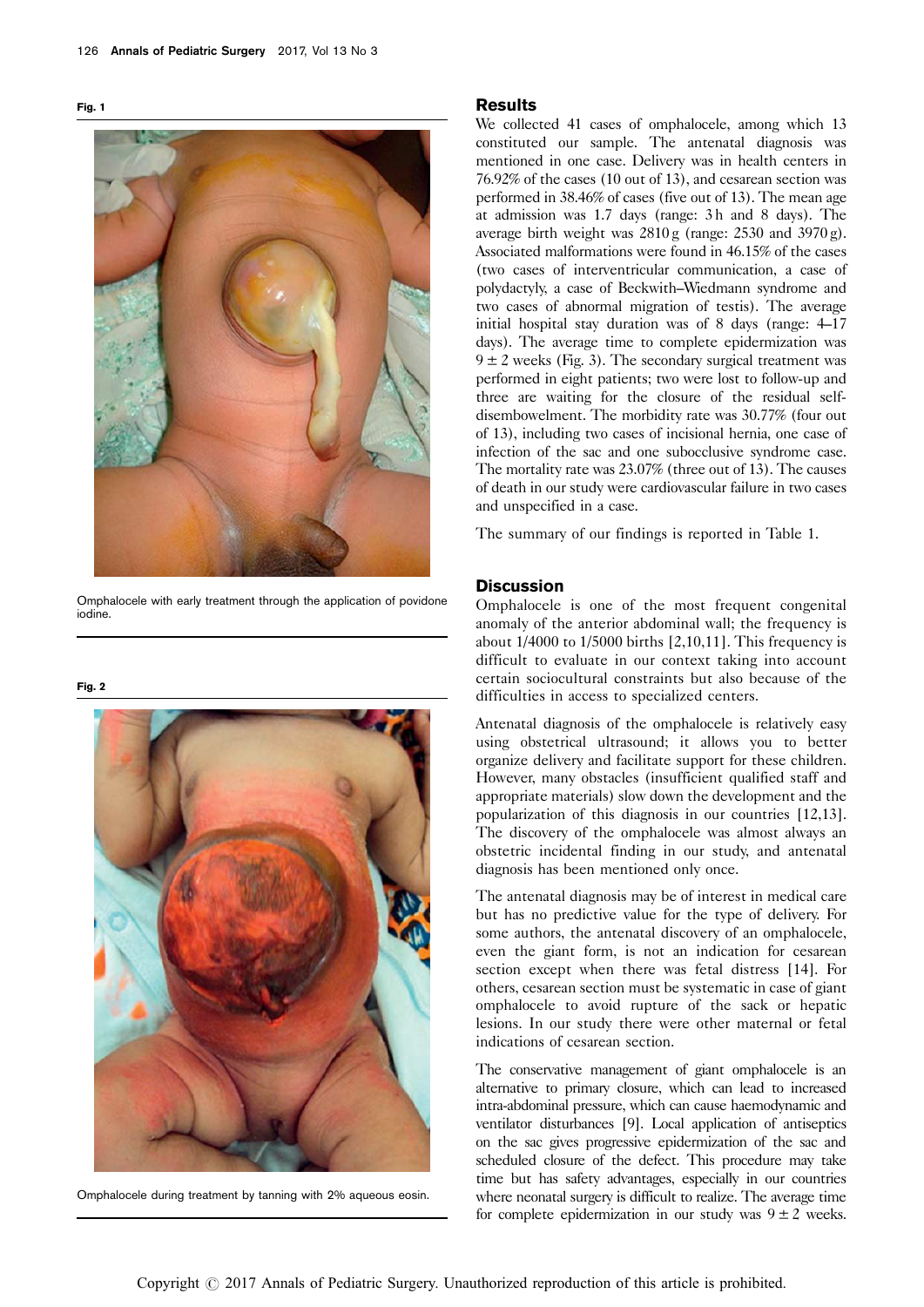<span id="page-2-0"></span>This average time is similar to those reported in the literature [\[8,13,15,16](#page-3-0)]. The mainstay of this treatment remains unchanged since the study by Ahlfeld in 1899 [\[17\]](#page-3-0), who used alcohol as antiseptic. Since then, many antiseptics have been used: mercurochrome, silver nitrate, and silvered

Fig. 3



Complete epithelialization.

sulfadiazine [\[17,18](#page-3-0)]. The good tolerance of aqueous eosin, its availability, and its cost-effectiveness were reported by many authors [\[13,15\]](#page-3-0). However, the dilemma persisted about the usage of povidone iodine because of the transient hypothyroidy. This transient hypothyroidy caused by the Wolff Chaikoff effects related by some authors [\[18,19\]](#page-3-0) is not constant and did not constitute a real contraindication of the usage of povidone iodine in the treatment of giant omphalocele [\[20,21\]](#page-3-0). The usage of povidone iodine in our study was well tolerated, and no thyroid hormone disturbances were recorded.

Complications such as sepsis, rupture of the sac during treatment, and dynamic and ventilatory disturbances were reported by many authors as main complications during the conservative management [\[4,13,15,22\]](#page-3-0). Incisional hernia was the main complication in our study; cases of ruptured sac were excluded from the study. Overall mortality was 23.07%, which is closer to that related by Kouamé et al. [\[15](#page-3-0)]. Generally, the mortality rate is lower with conservative management, especially in Grob procedure [\[3,15,22–24](#page-3-0)].

Apart from the perinatal management, the prognosis of giant omphalocele could be influenced by many factors, such as associated malformations, gestational age and birth weight [\[13,20,25\]](#page-3-0). In developing countries, the lack of antenatal diagnosis and neonatal intensive care unit, the delayed diagnosis, and structural and organizational problems of institutions are the main factors of poor prognosis.

# Conclusion

Many studies have shown interest in the use of tanning aqueous iodine in the conservative treatment of giant omphalocele. The usage of povidone iodine is efficient but contested. With the treatment of povidone iodine and 2% aqueous eosin, we record satisfactory results. It

|  |  |  | Table 1 Summary of observationsIVC, inferior vena cava; TMA, transmetatarsal amputation; WBS, Wiedemann-Beckwith syndrome. |  |  |  |  |  |  |  |
|--|--|--|----------------------------------------------------------------------------------------------------------------------------|--|--|--|--|--|--|--|
|--|--|--|----------------------------------------------------------------------------------------------------------------------------|--|--|--|--|--|--|--|

| No.            | <b>Birth</b><br>weight (g) | Age at<br>admission (h) | Delivery<br>route   | Associated<br>malformations | Delai epidermization<br>(weeks) | Thyroid<br>Age of the treatment of residual<br>function<br>hernia (months) |           | Complications           | Death     |
|----------------|----------------------------|-------------------------|---------------------|-----------------------------|---------------------------------|----------------------------------------------------------------------------|-----------|-------------------------|-----------|
| 1              | 2530                       | 20                      | Cesarean<br>section | <b>IVC</b>                  | 8                               | Euthyroid                                                                  | 30        | No                      | Yes       |
| $\overline{2}$ | 2575                       | 12                      | Vaginal<br>delivery | No                          | 6                               | Euthyroid                                                                  | 24        | Eventration             | <b>No</b> |
| 3              | 2600                       | 3                       | Cesarean<br>section | Polydactyly                 | 10                              | Euthyroid                                                                  | Waiting   | Sac infection           | <b>No</b> |
| 4              | 2750                       | 9                       | Vaginal<br>delivery | No                          | 9                               | Euthyroid                                                                  | Lost view |                         |           |
| 5              | 2660                       | 24                      | Vaginal<br>delivery | No                          | 11                              | Euthyroid                                                                  | 27        | No                      | No        |
| 6              | 3970                       | 192                     | Cesarean<br>section | <b>WBS</b>                  | 10                              | Euthyroid                                                                  | 24        | No                      | Yes       |
| $\overline{7}$ | 2710                       | 36                      | Vaginal<br>delivery | IVC + left TMA              | 8                               | Euthyroid                                                                  | Waiting   |                         | No        |
| 8              | 2800                       | 24                      | Vaginal<br>delivery | No                          | 9                               | Euthyroid                                                                  | 36        | No                      | No        |
| 9              | 2970                       | 24                      | Vaginal<br>delivery | Right TMA                   | 9                               | Euthyroid                                                                  | 42        | No                      | No        |
| 10             | 2550                       | 24                      | Vaginal<br>delivery | No                          | 11                              | Euthyroid                                                                  | 36        | Eventration             | No        |
| 11             | 3050                       | 92                      | Cesarean<br>section | No                          | 6                               | Euthyroid                                                                  | 28        | Subocclusif<br>syndrome | Yes       |
| 12             | 2670                       | 48                      | Cesarean<br>section | <b>No</b>                   | 8                               | Euthyroid                                                                  | Waiting   |                         | No        |
| 13             | 2700                       | 36                      | Vaginal<br>delivery | No                          | 9                               | Euthyroid                                                                  | Lost view |                         |           |